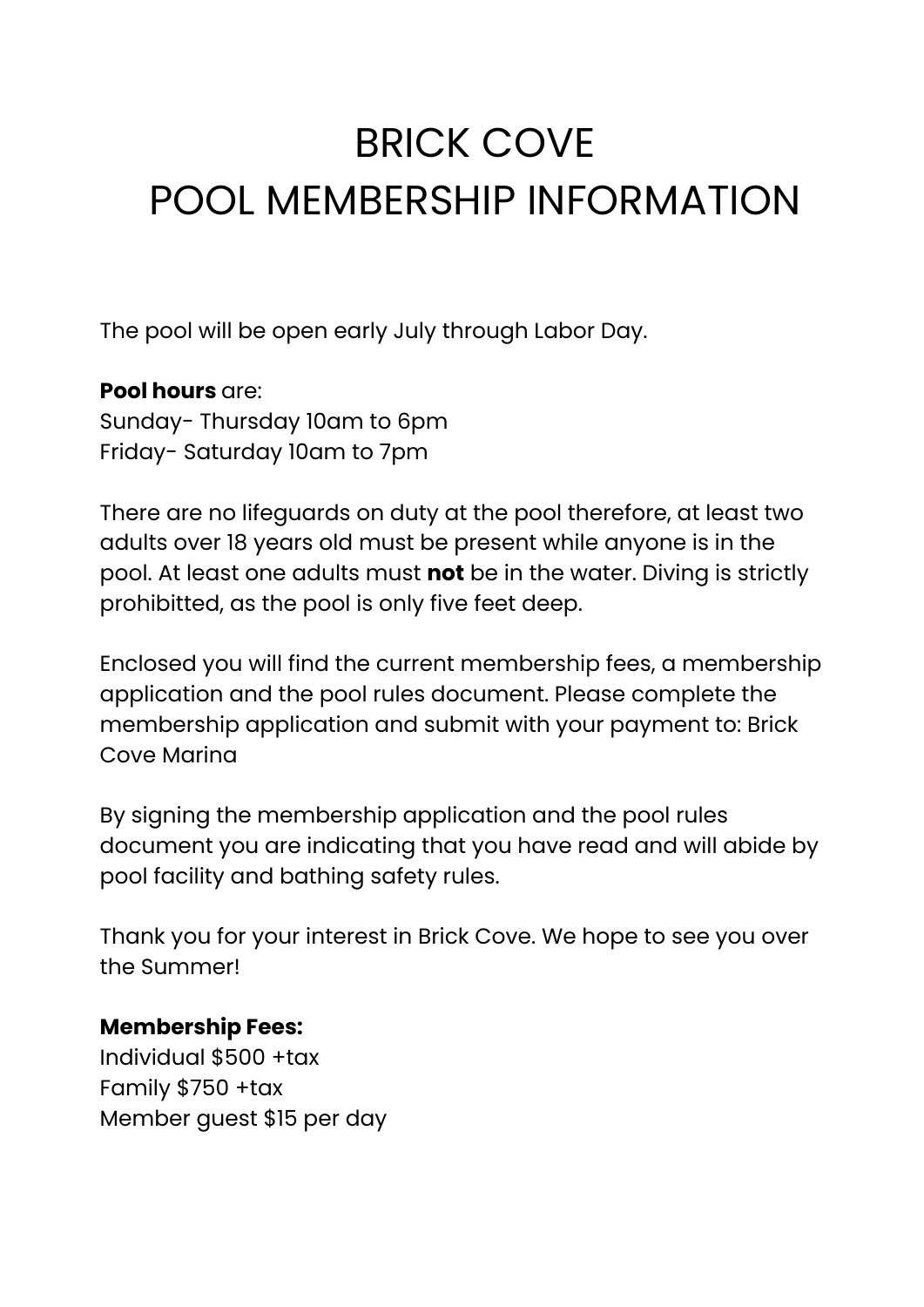## POOL MEMBERSHIP FORM

Please complete the form below and return with payment



#### 2022 Membership Application

#### Personal Information

| Name<br>$\ddot{\cdot}$                                                                      |                |                   |  |  |
|---------------------------------------------------------------------------------------------|----------------|-------------------|--|--|
| <b>Full Address</b><br>$\cdot$ :                                                            |                |                   |  |  |
| Primary Phone:                                                                              |                | Secondary Phone : |  |  |
|                                                                                             |                |                   |  |  |
| If applying for a Family<br>membership, please list all<br>family member names and<br>ages: | $\mathbf{1}$ . |                   |  |  |
|                                                                                             | 2.             |                   |  |  |
|                                                                                             | 3.             |                   |  |  |
|                                                                                             | 4.             |                   |  |  |

I have read and understand the attached bathing safety rules at Brick Cove Marina. I understand there will be no lifeguard on duty at this facility. By signing this document, you agree to abide by Brick Cove Marina's bathing safety rules.

| Name:      |       |
|------------|-------|
| Signature: | Date: |

## **Membership & Payment**

| Check Desired Membership: | Membership Fee  |  |
|---------------------------|-----------------|--|
|                           |                 |  |
|                           | x 8.625% NY Tax |  |
|                           |                 |  |
|                           | Total Due =     |  |
|                           |                 |  |
|                           |                 |  |

| For Internal Use Only |                     |  |  |                         |         |  |
|-----------------------|---------------------|--|--|-------------------------|---------|--|
| Date Received:        | Credit card Number: |  |  | Payment Type:           | Cash    |  |
|                       |                     |  |  |                         | Check   |  |
| Received By:          | Exp Date:           |  |  | Check # (if applicable) |         |  |
| Payment Amount:       | CVV Code:           |  |  |                         | Visa/MC |  |
|                       | Zipcode:            |  |  |                         | Amex    |  |
|                       |                     |  |  |                         |         |  |